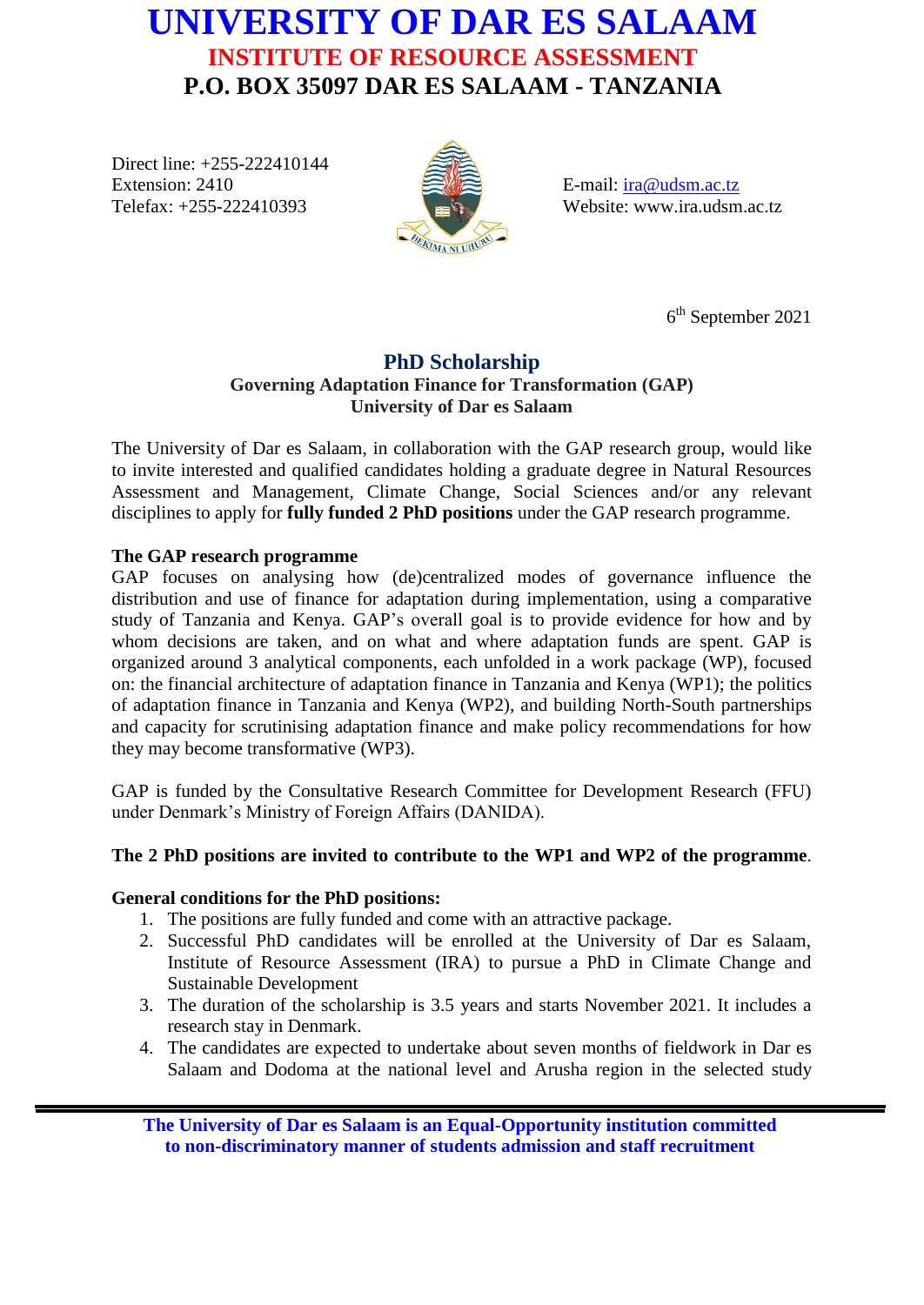LGAs; and to fully participate in GAP project activities; as well as follow UDSM Postgraduate studies regulations.

- a. The candidate in WP1 will have a strong climate change adaptation profile and interest in financial architectures, decentralisation, government policies and practices on climate change adaptation, and link this knowledge, and the results from WP1 to the political economy, and associated adaptation finance in selected study areas
- b. The candidate in WP2 will have a strong social science profile and interest in governance, decentralization, policies and practices on climate change adaptation, and be able to link this knowledge, and results from WP2 to understandings of governance of adaptation finance in local and regional contexts.

# **Eligibility criteria**

- **a) The candidate for WP 1 (Focus on rural settings/LGAs)**
- A master's degree in Climate change, natural resources assessment and management, social science, or another relevant field
- Be highly motivated to develop an academic career and to pursue fulltime doctoral studies.
- Be willing to conduct fieldwork in rural district councils/local government authorities of the Arusha region, and preferably possess previous fieldwork experience.
- Ideally have been engaged in climate change adaptation issues before.
- Be willing to travel and actively participate in the GAP project activities.
- Possess good writing and communication skills.
- Be a constructive and engaged team worker.

#### **b) The candidate for WP 2 (Focus on urban settings/LGAs)**

- A master's degree in Anthropology, Climate change, or another relevant social science field.
- Be highly motivated to develop an academic career and to pursue fulltime doctoral studies.
- Be willing to conduct fieldwork in urban local government authorities of the Arusha region, and preferably possess previous fieldwork experience
- Ideally have been engaged in climate change adaptation and governance issues before.
- Be willing to travel and actively participate in the GAP project activities.
- Possess good writing and communication skills.
- Be a constructive and engaged team worker.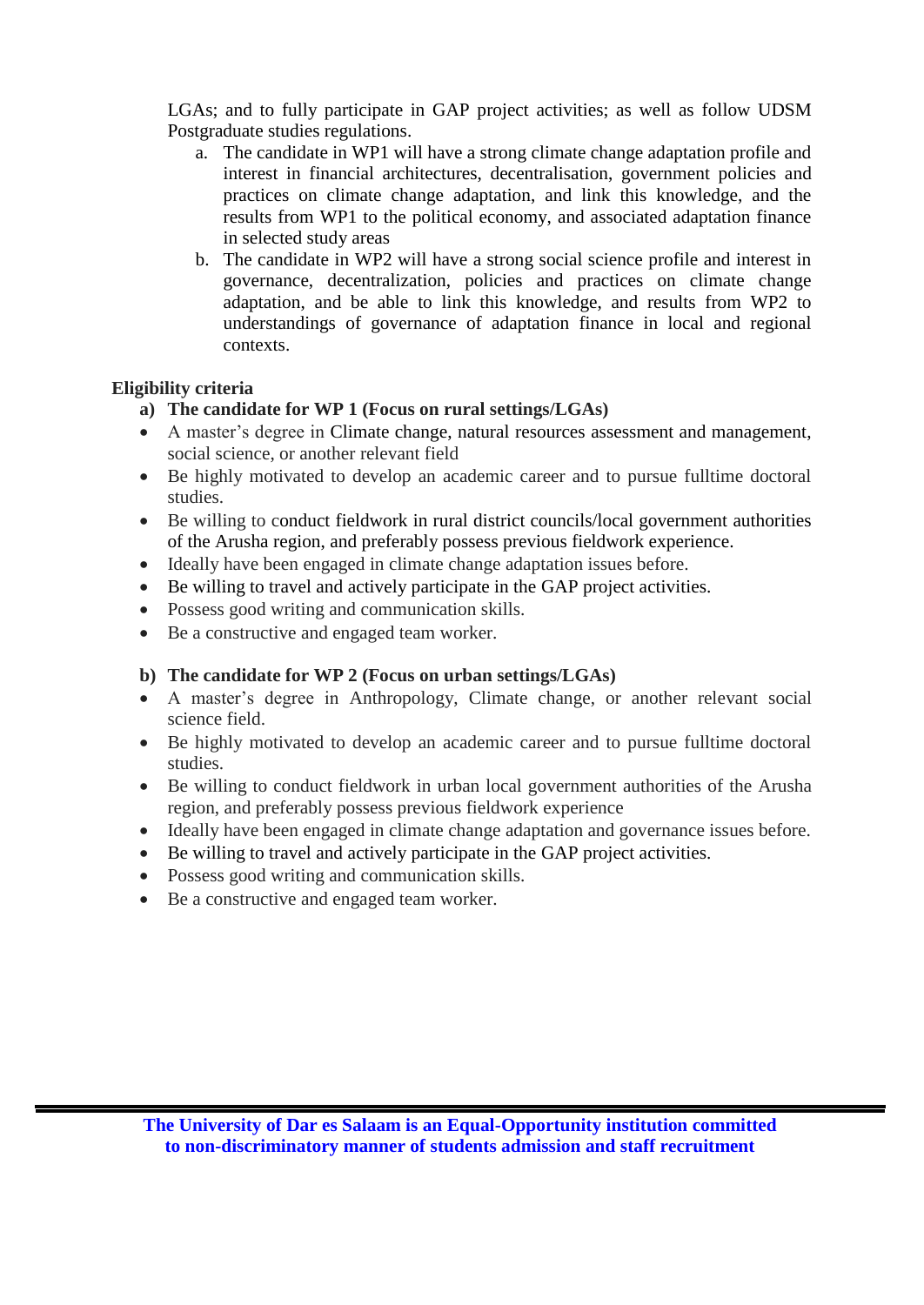#### **Application process**

Applicants are invited to develop a short PhD concept note that takes departure in at least 2 of the following 4 questions:

- 1. What are the essential factors in the historical and/or contemporary socio-political context that can inform the politics of adaptation in Tanzania?
- 2. In what way may ambiguity over adaptation terminologies (i.e. understandings of what constitutes adaptive actions) lead to confusion, opportunistic influence or direct interference with funds that are being channelled down to the implementation level in Tanzania?
- 3. How and why may we understand access to adaptation funds as an arena for political contestation between actors and institutions or struggles between (in)formal institutions?
- 4. What could be the appropriate pathways of funds allocated for adaptation action to implementing institutions

The concept note should be about 4 pages (max 1,600 words, excluding references) and outline a focus for the proposed PhD project. The following details must be included:

- Statement of the research problem
- Research questions
- Theoretical framework or Conceptual Framework?
- Selection and rationale thereof of the proposed study district in Arusha region
- Methodological approach, including fieldwork considerations
- Time plan

In addition to this concept note, submission of the application should be accompanied by the following documents:

- A detailed CV stating the applicant's educational and professional history
- Copies of academic certificates and transcripts
- An electronic copy of the applicant's relevant publications
- Contact details of two references
- If possible, an admission letter